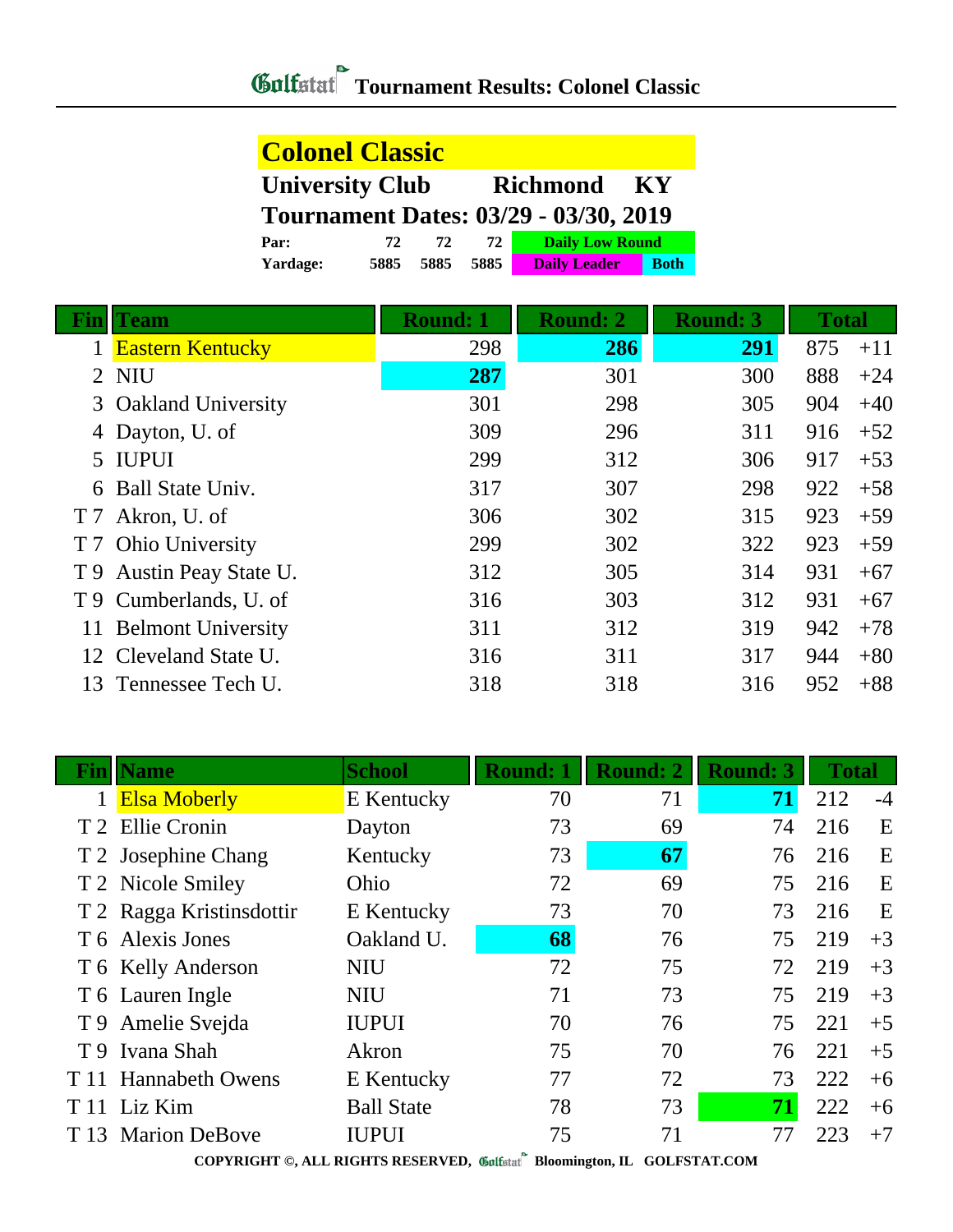| Fin  | <b>Name</b>               | <b>School</b>     | <b>Round: 1</b> | <b>Round: 2</b> | <b>Round: 3</b> | <b>Total</b> |
|------|---------------------------|-------------------|-----------------|-----------------|-----------------|--------------|
|      | T 13 Veronica Haque       | Oakland U.        | 72              | 73              | 78              | 223<br>$+7$  |
| T 15 | Amanda Lindahl            | E Kentucky        | 78              | 73              | 74              | 225<br>$+9$  |
|      | T 15 Brielle Ward         | <b>NIU</b>        | 74              | 74              | 77              | 225<br>$+9$  |
|      | 17 Carlee Shoemaker       | Cumberland        | 73              | 76              | 77              | $226 + 10$   |
|      | T 18 Kylee Sullivan       | Oakland U.        | 79              | 74              | 74              | $227 + 11$   |
|      | T 18 Sarah Fite           | Kentucky          | 75              | 73              | 79              | $227 + 11$   |
|      | T 20 Ahra Ko              | <b>NIU</b>        | 70              | 80              | 78              | $228 + 12$   |
|      | T 20 Bailey Hubbard       | E Kentucky        | 78              | 73              | 77              | $228 + 12$   |
|      | T 20 Danielle Nicholson   | Akron             | 75              | 77              | 76              | $228 + 12$   |
|      | T 20 Manon Tounalom       | <b>Ball State</b> | 74              | 77              | 77              | $228 + 12$   |
|      | T 24 Brianna Baird        | Cumberland        | 79              | 76              | 74              | $229 + 13$   |
|      | T 24 Hadley Moritz        | <b>Ball State</b> | 80              | 76              | 73              | $229 + 13$   |
|      | T 26 Hannah Bratton       | Tenn. Tech        | 78              | 75              | 77              | $230 + 14$   |
|      | T 26 Isabella Samudio     | <b>NIU</b>        | 79              | 73              | 78              | $230 + 14$   |
|      | T 26 Sofia Gomez Enriquez | <b>NIU</b>        | 75              | 79              | 76              | $230 + 14$   |
|      | T 26 Taylor Dedmen        | Aust. Peay        | 76              | 75              | 79              | $230 + 14$   |
|      | T 30 Katelyn Dunstan      | <b>Belmont</b>    | 76              | 77              | 79              | $232 + 16$   |
|      | T 30 Meghann Stamps       | Aust. Peay        | 84              | 73              | 75              | $232 + 16$   |
|      | T 30 Mikayla Hauck        | E Kentucky        | 75              | 78              | 79              | $232 + 16$   |
| T 33 | Abby Bitto                | Dayton            | 81              | 73              | 79              | $233 + 17$   |
| T 33 | Alexa Amato               | Dayton            | 80              | 76              | 77              | $233 + 17$   |
|      | T 33 Ashley Knight        | Cleve. St.        | 82              | 77              | 74              | $233 + 17$   |
|      | T 33 Cameron Fish         | <b>Belmont</b>    | 77              | 76              | 80              | $233 + 17$   |
|      | T 33 Sydney Martens       | Oakland U.        | 81              | 75              | 77              | $233 + 17$   |
|      | T 38 Catherine Loftus     | Ohio              | 73              | 78              | 83              | $234 + 18$   |
|      | T 38 Emily Hughes         | Ohio              | 76              | 74              | 84              | $234 + 18$   |
|      | T 38 Reagan Greene        | Aust. Peay        | 77              | 78              | 79              | $234 + 18$   |
|      | T 38 Ryan Bender          | Kentucky          | 75              | 77              | 82              | $234 + 18$   |
|      | T 42 Emily Knouff         | <b>Ball State</b> | 79              | 76              | 80              | $235 + 19$   |
|      | T 42 Kaylee Neumeister    | Cleve. St.        | 79              | 77              | 79              | $235 + 19$   |
|      | T 42 Shelby Johnson       | Tenn. Tech        | 76              | 78              | 81              | $235 + 19$   |
|      | 45 Madison Butler         | Cleve. St.        | 75              | 77              | 84              | $236 + 20$   |
|      | T 46 Carlee Nanney        | <b>Belmont</b>    | 80              | 79              | 78              | $237 + 21$   |
|      | T 46 Heidi Lawson         | Tenn. Tech        | 79              | 81              | 77              | $237 + 21$   |
|      | T 46 Lucia Pena           | Cumberland        | 80              | 76              | 81              | $237 + 21$   |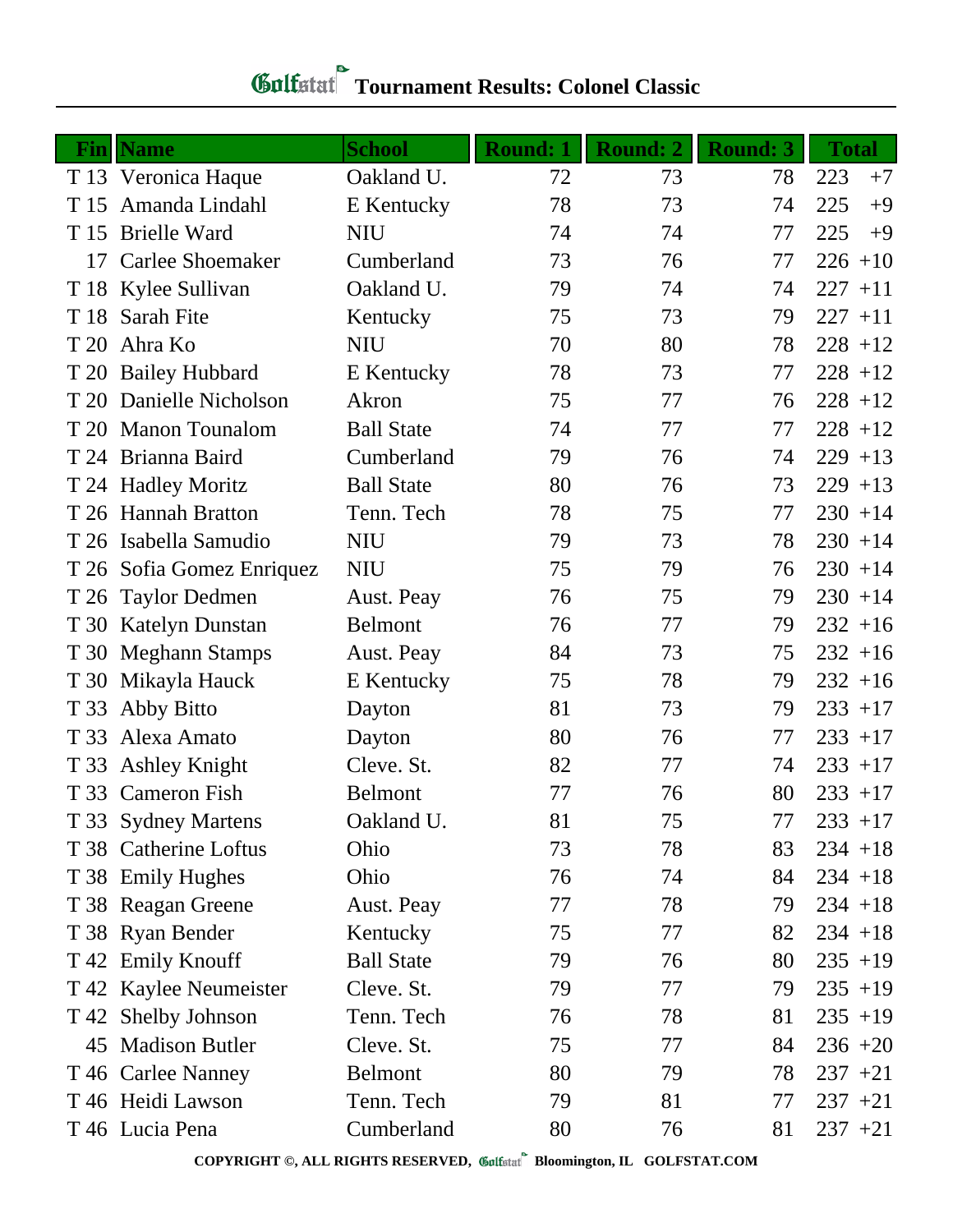| Fin             | <b>Name</b>                 | <b>School</b>     | <b>Round: 1</b> | <b>Round: 2</b> | <b>Round: 3</b> | <b>Total</b> |
|-----------------|-----------------------------|-------------------|-----------------|-----------------|-----------------|--------------|
|                 | T 46 Sarah Frazier          | Dayton            | 78              | 78              | 81              | $237 + 21$   |
| T 50            | Arianna Clemmer             | Tenn. Tech        | 75              | 81              | 82              | $238 + 22$   |
|                 | T 50 Elle Nichols           | Oakland U.        | 82              | 75              | 81              | $238 + 22$   |
| T 50            | Makayla Dull                | Akron             | 77              | 75              | 86              | $238 + 22$   |
|                 | T 50 Taylor Goodley         | Aust. Peay        | 78              | 79              | 81              | $238 + 22$   |
|                 | T 54 Abbie Pearce           | Akron             | 80              | 80              | 79              | $239 + 23$   |
|                 | T 54 Hannah Griffith        | Cumberland        | 84              | 75              | 80              | $239 + 23$   |
|                 | T 54 Maddie Zack            | Oakland U.        | 83              | 78              | 78              | $239 + 23$   |
|                 | T 54 Morgan Lewis           | <b>Ball State</b> | 78              | 78              | 83              | $239 + 23$   |
| T 58            | Alissa Danielson            | Dayton            | 78              | 78              | 84              | $240 + 24$   |
|                 | T 58 Elizabeth Orr          | <b>IUPUI</b>      | 79              | 81              | 80              | $240 + 24$   |
|                 | T 58 Isabel York            | Tenn. Tech        | 82              | 81              | 77              | $240 + 24$   |
|                 | T 58 Maribeth Peevy         | <b>Belmont</b>    | 78              | 80              | 82              | $240 + 24$   |
|                 | 62 Riley Cooper             | Aust. Peay        | 82              | 81              | 78              | $241 + 25$   |
| T 63            | Alex Bozich                 | Dayton            | 78              | 82              | 82              | $242 + 26$   |
| T 63            | <b>Ashton Goodley</b>       | Aust. Peay        | 81              | 79              | 82              | $242 + 26$   |
| T <sub>63</sub> | Marissa Balish              | Ohio              | 78              | 82              | 82              | $242 + 26$   |
| T 66            | Alicia Porvasnik            | Ohio              | 79              | 81              | 83              | $243 + 27$   |
|                 | T 66 Kate Mashburn          | Tenn. Tech        | 81              | 78              | 84              | $243 + 27$   |
|                 | T 66 Meg Rossouw            | Cleve. St.        | 80              | 80              | 83              | $243 + 27$   |
| T <sub>69</sub> | Chloe McKinzie              | Ohio              | 81              | 81              | 82              | $244 + 28$   |
|                 | T 69 Dylann Armstrong       | <b>Ball State</b> | 86              | 81              | 77              | $244 + 28$   |
|                 | T 69 Samantha Sandland      | E Kentucky        | 80              | 79              | 85              | $244 + 28$   |
|                 | 72 Allyson Wentworth        | Akron             | 79              | 83              | 84              | $246 + 30$   |
| T 73            | Julia Nittoli               | <b>Belmont</b>    | 80              | 85              | 82              | $247 + 31$   |
|                 | T 73 Lindsay Miller         | Tenn. Tech        | 85              | 81              | 81              | $247 + 31$   |
|                 | T 75 Grace Zimmerman        | Cleve. St.        | 82              | 86              | 81              | $249 + 33$   |
|                 | T 75 Kara Blair             | <b>IUPUI</b>      | 79              | 84              | 86              | $249 + 33$   |
| 77              | Yu-Chien Huang              | Cumberland        | 85              | 83              | 86              | $254 + 38$   |
| 78              | Ja Santadusit               | <b>Ball State</b> | 85              | 86              | 84              | $255 + 39$   |
| <b>DNF</b>      | Emma Kate Liu               | <b>Belmont</b>    | 74              |                 | 77              |              |
|                 | <b>DNF</b> Mikala Mawhorter | <b>IUPUI</b>      | 87              | 89              |                 |              |
|                 | <b>DNF</b> Reece Malapit    | <b>IUPUI</b>      | 75              |                 | 74              |              |